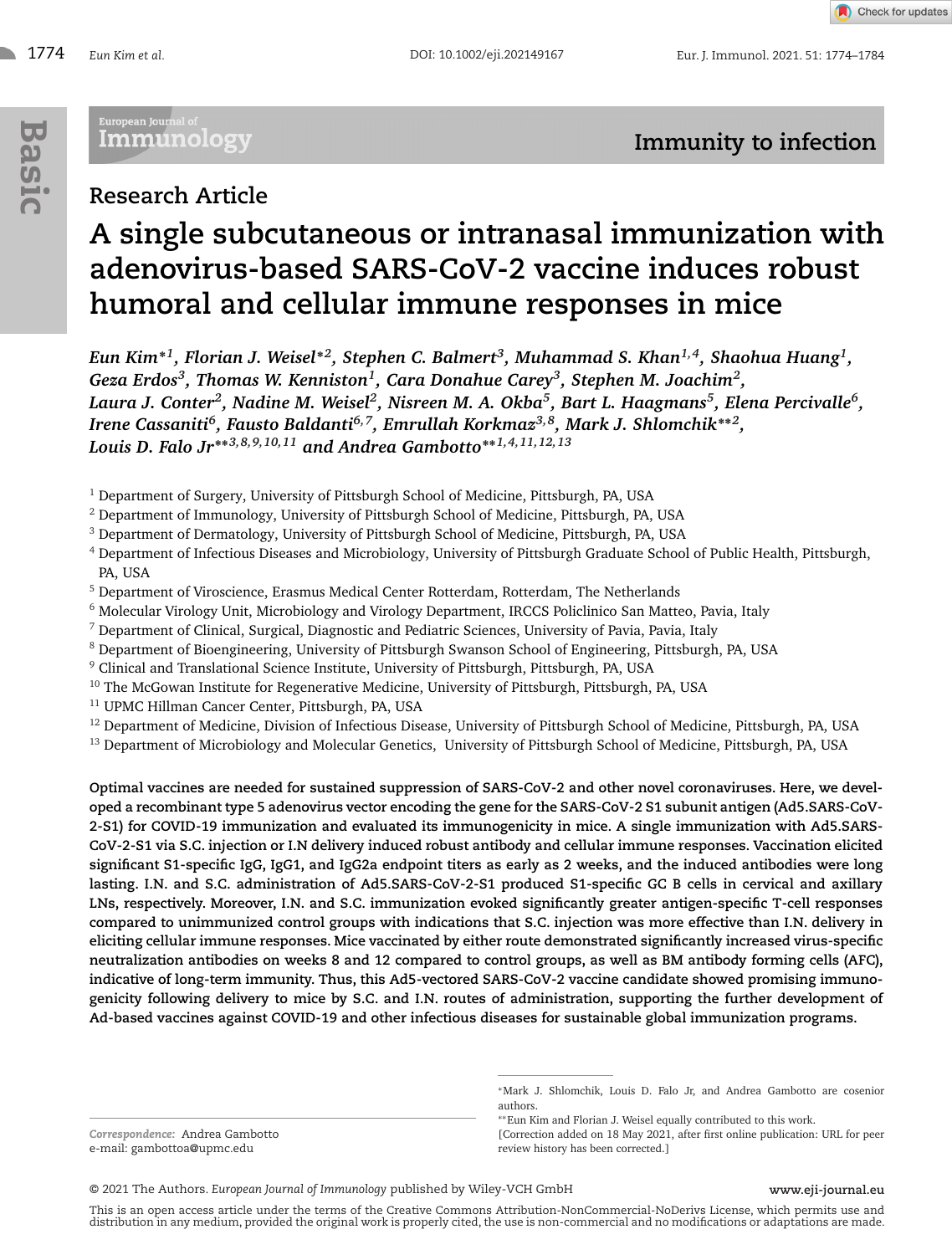Keywords: Adenovirus · COVID-19 · Infectious diseases · Recombinant DNA vaccines · SARS-CoV-2



Additional supporting information may be found online in the Supporting Information section at the end of the article.

# **Introduction**

Outbreaks caused by coronaviruses represent an unprecedented global health challenge. Previous coronavirus outbreaks, Severe Acute Respiratory Syndrome (SARS) and Middle East Respiratory Syndrome (MERS), have been a cause of substantial morbidity and mortality [1–3].The ongoing COVID-19 outbreak, caused by Severe Acute Respiratory Syndrome Coronavirus 2 (SARS-CoV-2), constitutes a major threat to public health and global economic growth [4–7]. COVID-19, which first emerged in late 2019, was declared a global pandemic by the World Health Organization on March 11, 2020, and has claimed approximately 2.7 million lives as of March 15, 2021. Despite public health concerns presented by coronaviruses, progress in the development of therapeutics and vaccines for coronaviruses has been slow until recently.

To prevent the spread of COVID-19, safe and effective vaccines that induce potent and long-lasting virus-specific immune responses are needed [8–12]. Betacoronaviruses (Beta-CoVs), such as SARS-CoV-2, are enveloped, positive-sense, ssRNA viruses [13, 14]. BetaCoVs encode the envelope, nucleocapsid, membrane, and spike (S) proteins [15, 16]. Among these components, the spike protein has received considerable attention due to its proven role in the virus infection process [17]. The S protein of the viral envelope comprises two subunits, S1 and S2, that function in viral attachment to the host cell receptor and in fusion to the cells, respectively [17, 18]. For instance, the S protein on the envelope of SARS-CoV-2 binds to the cell receptor angiotensin converting enzyme 2 (ACE2) and facilitates viral entry [18, 19]. Importantly, it has been demonstrated with the two preceding Beta-CoVs (SARS-CoV and MERS-CoV) that antibodies targeting the S protein can block the binding of these viruses to the cell receptor, rendering the S protein an attractive target for vaccine development to elicit virus-specific neutralizing antibody responses, and in turn, protective immunity against coronaviruses [20]. Indeed, vaccine candidates based on the viral S protein have been previously developed for SARS-CoV and MERS-CoV, establishing the immunogenicity of the S protein of Beta-CoVs [21–23]. Furthermore, our previous efforts on the development of vaccines against MERS-CoV and SARS-CoV have shown that vaccine candidates targeting the S1 subunit are capable of generating efficacious neutralizing antibody responses [24, 25]. More recently, we have also presented that skin-targeted S1 subunit protein vaccines induce antigen-specific antibody responses against MERS-CoV and SARS-CoV-2 [8]. As such, the literature suggests that the S1 subunit is an important target for vaccine candidates against coronaviruses.

Remarkable progress in the fields of molecular biology and biotechnology has enabled production of novel vaccines to combat infectious diseases [26–28]. Recombinant DNA technology has proven a viable approach due to its versatility, cost-effectiveness, and logistic advantages [29–32]. Genetic immunization based on recombinant DNA or mRNA vaccines, where the intracellular delivery of nucleic acids enables the synthesis of a rationally selected antigen of pathogens to elicit virus-specific protective immunity, has been investigated toward combatting infectious diseases [11, 26, 33–38].

Engineered viral vectors have been an attractive alternative to nonviral transgene expression [39–41]. Adenovirus (Ad)-vectored vaccines encoding a target antigen gene have been increasingly used for their demonstrated capacity to induce both humoral and cellular immune responses [42–45]. The promising immunogenicity of Ad vaccines has been shown in several animal models and there are a number of Ad-based vaccine candidates against a myriad of pathogens currently being evaluated in clinical trials [46– 49]. Interestingly, our previous studies have demonstrated that Ad-vectored vaccines expressing SARS-CoV-S1 and MERS-CoV-S1 antigens generate potent and efficacious antibody responses, making recombinant Ad-based vaccines an appealing candidate against emerging coronaviruses diseases [24, 25]. Importantly, several Ad-based SARS-CoV-2 vaccine candidates have recently emerged with promising results in large clinical trials [50–53], prompting the approval of a number of Ad-based SARS-CoV-2 vaccines for emergency use. In addition to the prevailing Ad serotype (Ad5), Ad26 and a chimpanzee adenovirus have been used for development of SARS-CoV-2 vaccines to overcome pre-existing Ad immunity [50–53]. Interestingly, recent clinical studies have demonstrated the promising immunogenicity of intramuscularly delivered Ad5-vectored COVID-19 vaccines encoding the gene for the full S protein [50, 51]. Despite the unprecedented progress with Ad-based SARS-CoV-2 vaccines, there is still an important need for development of alternative Ad-based vaccine candidates for COVID-19 and other infectious diseases, as well as for investigation of the different administration routes with new adenoviral vaccine candidates to enable sustainable global immunization programs.

Here, we describe the development of an Ad-vectored SARS-CoV-2 vaccine candidate for COVID-19 immunization. Based on our experience with Ad-based vaccines for prior BetaCoVs (SARS-CoV and MERS-CoV) [24, 25], we designed and constructed a recombinant type 5 Ad vector encoding the gene for the SARS-CoV-2-S1 subunit antigen (Ad5.SARS-CoV-2-S1). We evaluated the immunogenicity of the developed Ad vaccine in BALB/c mice through S.C. injection or I.N. delivery to test its ability to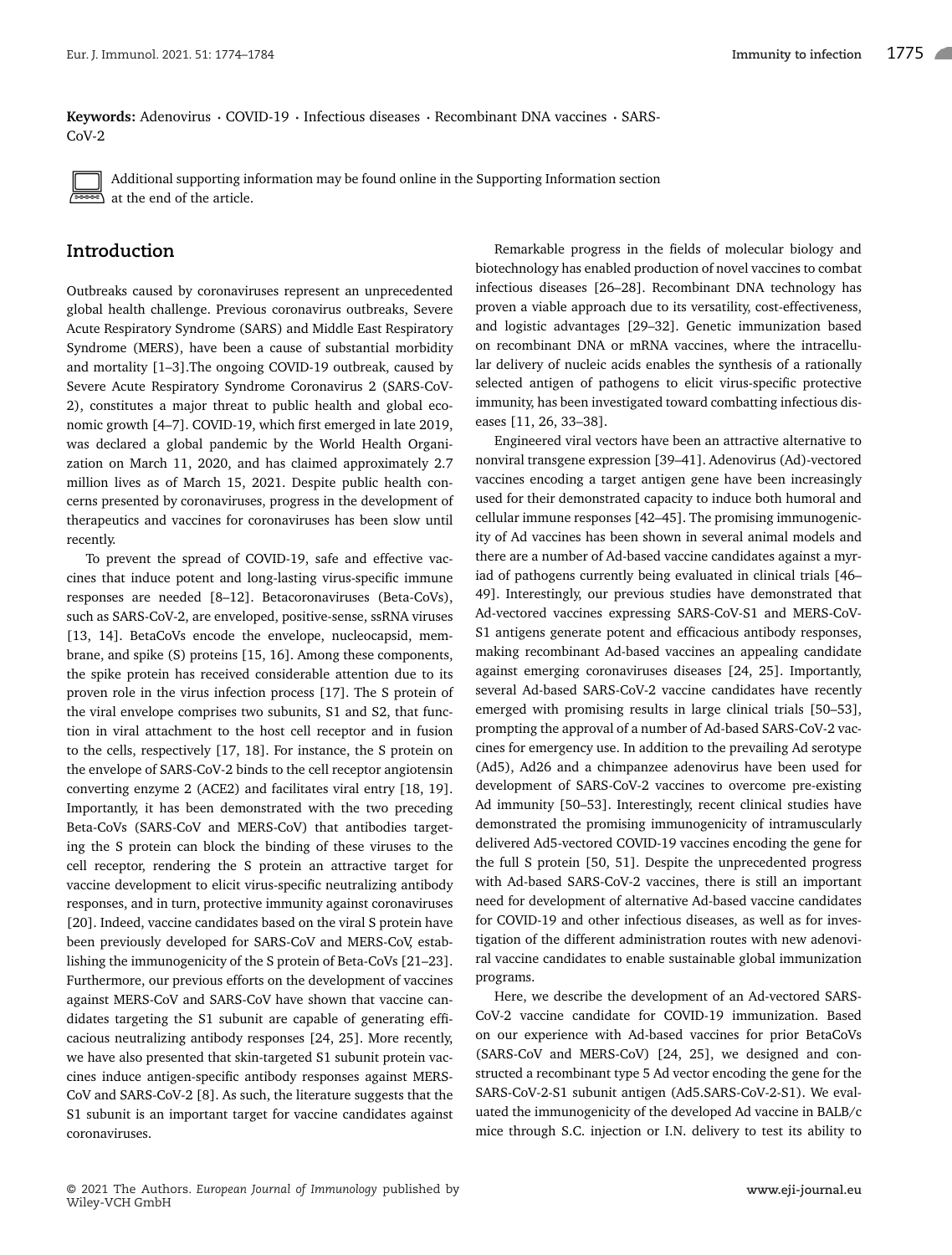induce antigen-specific humoral and cellular immune responses, and investigated virus-specific neutralization activity of the generated antibodies. Our study demonstrates the rational design and development of an Ad-based SARS-CoV-2 vaccine that is capable of eliciting robust and durable SARS-CoV-2-specific immune responses in mice, supporting the further development of recombinant adenovirus vaccines against COVID-19 and other emerging infectious diseases.

# **Results**

# **Adenoviral SARS-CoV-2-S1 vaccine**

To produce E1/E3 deleted, replication-deficient, human type 5 adenovirus expressing SARS-CoV-2-S1 protein, we generated pAd/SARS-CoV-2-S1 by subcloning the codon-optimized SARS-CoV-2-S1 gene into the shuttle vector, pAd (GenBank U62024) at SalI & NotI sites. Next, Ad5.SARS-CoV-2-S1 (Ad5.S1) was created by loxP homologous recombination (Fig. 1A). To detect SARS-CoV-2-S1 expression driven by the generated Ad candidate, the serum-free supernatants from A549 cells infected with Ad5.S1 were characterized by SDS-PAGE and Western blot analysis. The recombinant SARS-CoV-2-S1 proteins (both positive control and Ad5.S1-infected cells) were recognized by the polyclonal antibody at the expected glycosylated monomer molecular weights of about 110 kDa, while no expression was detected in the mock-infected cells (Fig. 1B).

#### **SARS-CoV-2-S1-specific antibody endpoint titers**

To evaluate the immunogenicity of the constructed Ad5.SARS-CoV-2-S1 vaccine, we first determined antigen-specific IgG, IgG1, and IgG2a antibody endpoint titers in the sera of vaccinated mice (either via I.N. delivery or S.C. injection) and control mice (PBS or Adψ5 immunized groups). Serum samples, collected from all mice before immunization (Week 0) and subsequent weeks after vaccination, were serially diluted to determine SARS-CoV-2-S1 specific IgG, IgG1, and IgG2a endpoint titers for each immunization group using ELISA (Fig. 2). Results suggest that both I.N. and S.C. immunization induced significantly increased S1-specific IgG, IgG1, and IgG2a endpoint titers as early as 2 weeks after a single vaccination with Ad5.SARS-CoV-2-S1 compared to unimmunized groups (Fig. 2A-C, *p* < 0.05, Kruskal–Wallis test, followed by Dunn's multiple comparisons) and the elicited IgG, IgG1, and IgG2a antibody responses remained significantly higher with respect to control groups through week 24 (maximum length of the study to date) (Fig. 2 and Supporting information Fig. S1 present the results of two independent experiments to show the reproducibility of antibody responses elicited by I.N. and S.C. vaccination with Ad5.SARS-CoV-2-S1). Together, these results indicate that a single immunization with Ad5.SARS-CoV-2-S1 via either S.C. delivery or I.N. administration is capable of generating robust and long-lived S1-specific antibody responses, and the choice of the route of vaccine administration (S.C. or I.N.) had no significant effect on the generated antibody endpoint titers.

# **Antigen-specific B-cell responses**

To support the generation of long-lasting antibody responses against SARS-CoV-2 with our Ad-based vaccine, we performed studies to investigate vaccination-induced GC reactions. GC reactions are highly associated with generation of long-lived, high affinity antibody forming cells (AFC) and, hence, long-term humoral immunity. Mice were immunized with Ad5.SARS-CoV-2- S1, and S1-specific GC reactions and antibody-secreting plasma cells in the BM were measured through flow cytometry and ELISpot, respectively. I.N. and S.C. vaccination resulted in significant S1-specific GC reactions in cervical and axillary LNs of immunized mice, respectively, (Fig. 3A-D). As expected, neither S.C. vaccination with Ad5.SARS-CoV-2-S1, nor any of the control immunization groups induced GC reactions in cervical LNs (Fig. 3A), whereas I.N. vaccination with Ad5.SARS-CoV-2-S1 produced S1-specific B cells with GC phenotype in cervical LNs in eight out of ten mice, with Ig isotype switch to IgG1 and IgG2a (Fig. 3A and B). Nine out of ten mice vaccinated by S.C. injection of Ad.SARS-CoV-2-S1 displayed S1-specific GC B cells in axillary LNs, with induced class switch to IgG1 and IgG2a (Fig. 3C and D), whereas I.N. immunization with Ad.SARS-CoV-2-S1 did not result



**Figure 1.** Adenoviral-vectored SARS-CoV-2-S1 vaccine. (A) A shuttle vector carrying the codon-optimized SARS-CoV-2-S1 gene encoding N-terminal 1–661 was designed as shown in the diagram. The vector was used to generate recombinant type 5 replication-deficient adenoviruses (Ad5) by homologous recombination with the adenoviral genomic DNA. ITR, inverted terminal repeat; RBD, receptor binding domain. (B) Detection of the SARS-CoV-2-S1 protein by western blot with the supernatant of A549 cells infected with Ad5.SARS-CoV-2.S1 (Ad5.S1) (10 MOI) using antispike protein of SARS-CoV rabbit polyclonal antibody (lane 2). Mock (AdΨ5)-infected cells were treated the same and used as a negative control (lane 1). As a positive control, 100 ng of recombinant SARS-CoV-2-S1 (Sino biological, 1–685 amino acids with ten histidine tag) was loaded (lane 3). The supernatants were resolved on SDS-10% polyacrylamide gel after being boiled in 2% SDS sample buffer with β-ME. The images of original Western blots used for preparation of Fig. 1B are shown in Supporting information Fig. S5.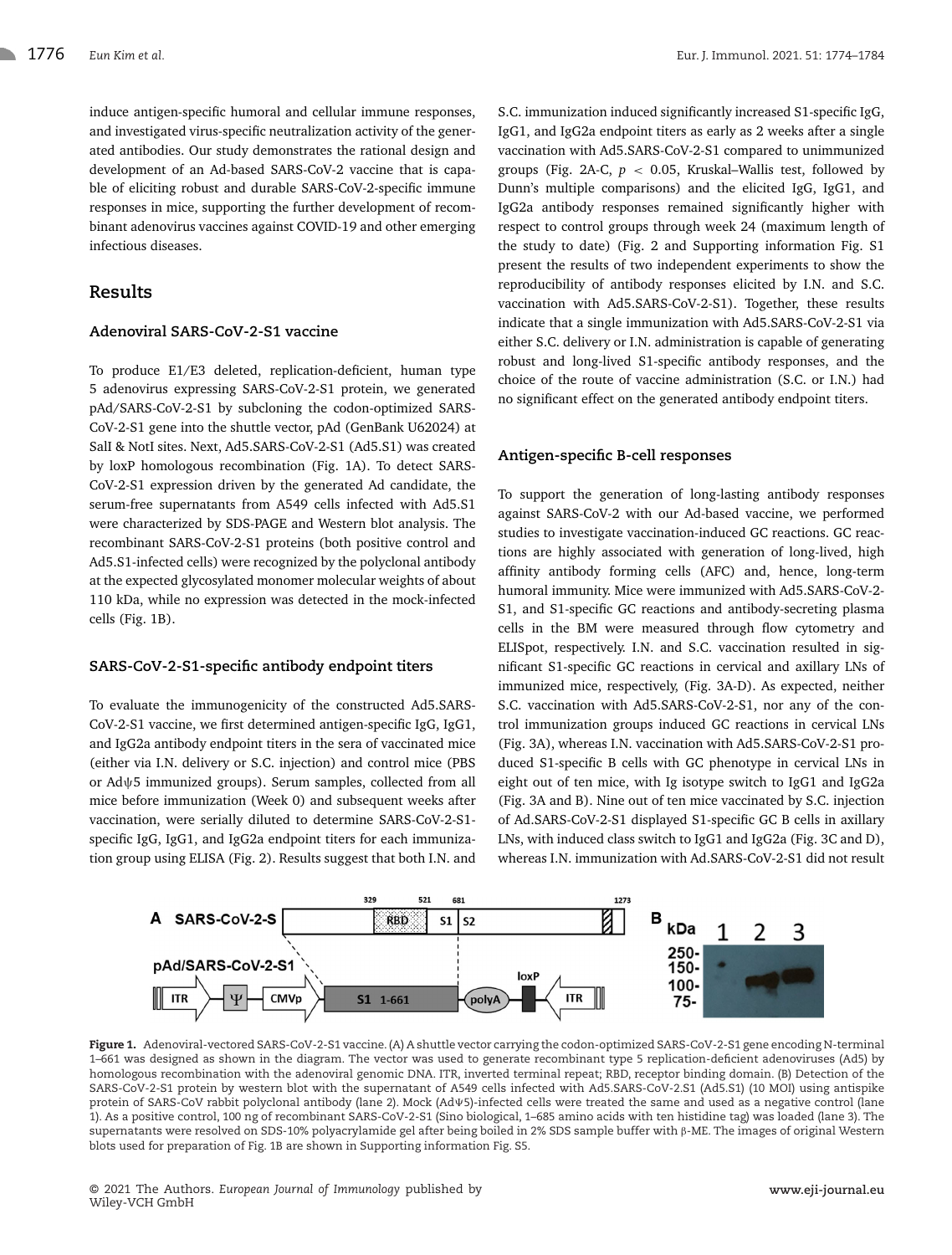

**Figure 2.** Antigen-specific antibody responses in mice immunized with adenoviral vectored SARS-CoV-2-S1 vaccine. BALB/c mice were immunized S.C. or I.N. with 1.5  $\times$  10<sup>10</sup> vp of Ad5.SARS-CoV-2-S1 (Ad5.S1) or Ad $\psi$ 5, while mice were immunized subcutaneously with PBS as a negative control. On weeks 0, 2, 4, 6, 8, 12, and 24 after vaccination, the sera from mice were collected, diluted, and SARS-CoV-2-S1-specific antibodies were quantified by ELISA to determine the (A) IgG (weeks 0, 2, 4, 6, 8, 12, and 24), (B) IgG1 (weeks 0, 2, 4, 6, and 24), and (C) IgG2a (weeks 0, 2, 4, 6, and 24) endpoint titers. Horizontal lines indicate geometric mean antibody titers. Significance was determined by Kruskal–Wallis test, followed by Dunn's multiple comparisons (\**p* < 0.05). Representative data are from one of two independent experiments (n = 5 mice per group for each experiment).

in GC reactions in axillary LNs (Fig. 3C). Preliminary results from ELISpot analysis showed that both I.N. and S.C. vaccination produced S1-specific antibody-producing plasma cells in the BM of immunized mice (Supporting information Fig. S3). Collectively, these results show that S.C. and I.N. immunization with Ad5- SARS-CoV-2-S1 are capable of forming significant antigen-specific GC reactions in draining LNs, which yielded detectable antigenspecific plasma cells in the BM of immunized mice, thereby suggesting that our Ad5.SARS-CoV-2-S1 vaccine has the potential to generate durable humoral immune effector cells, such as longlived plasma cells.

#### **Antigen-specific cellular immune responses**

To evaluate antigen-specific cellular immune responses induced by a single immunization of BALB/c mice with Ad5.SARS-CoV-2- S1, we investigated S1-specific cellular immunity in mice after vaccination by quantifying antigen-specific IFN- $γ$ <sup>+</sup> CD8<sup>+</sup> and CD4<sup>+</sup> T-cell responses through intracellular cytokine staining (ICS) and flow cytometry. Results suggest that both I.N. and S.C. immunization elicited significantly enhanced systemic S1-specific  $CD8<sup>+</sup>$  and  $CD4<sup>+</sup>$  T-cell immunity compared to control groups. (Fig. 4,  $p < 0.05$ , one-way Welch's ANOVA, followed by Dunnett's T3 multiple comparisons). Interestingly, S.C. vaccination induced significantly increased systemic S1-specific IFN- $\gamma$ <sup>+</sup> CD8<sup>+</sup> T-cell responses compared to I.N. immunization. (Fig. 4, *p* < 0.05, one-way Welch's ANOVA, followed by Dunnett's T3 multiple comparisons). Taken together, these findings indicate that a single vaccination with Ad5.SARS-CoV-2-S1 via either S.C. delivery or I.N. administration is capable of generating robust systemic S1 specific cellular immune responses, and the choice of the route of vaccine administration (S.C. or I.N.) has a significant effect on the Ad5.SARS-CoV-2-S1 vaccine-induced CD8<sup>+</sup> T-cell responses.

### **SARS-CoV-2 neutralizing antibody titers**

To evaluate the functional quality of vaccine-generated antigenspecific antibodies, we used a microneutralization assay  $(NT_{90})$ to test the ability of sera from immunized mice to neutralize the infectivity of SARS-CoV-2. Sera, collected from all mice 8 and 12 weeks after vaccination, were tested for the presence of SARS-CoV-2-specific neutralizing antibodies, and the results are shown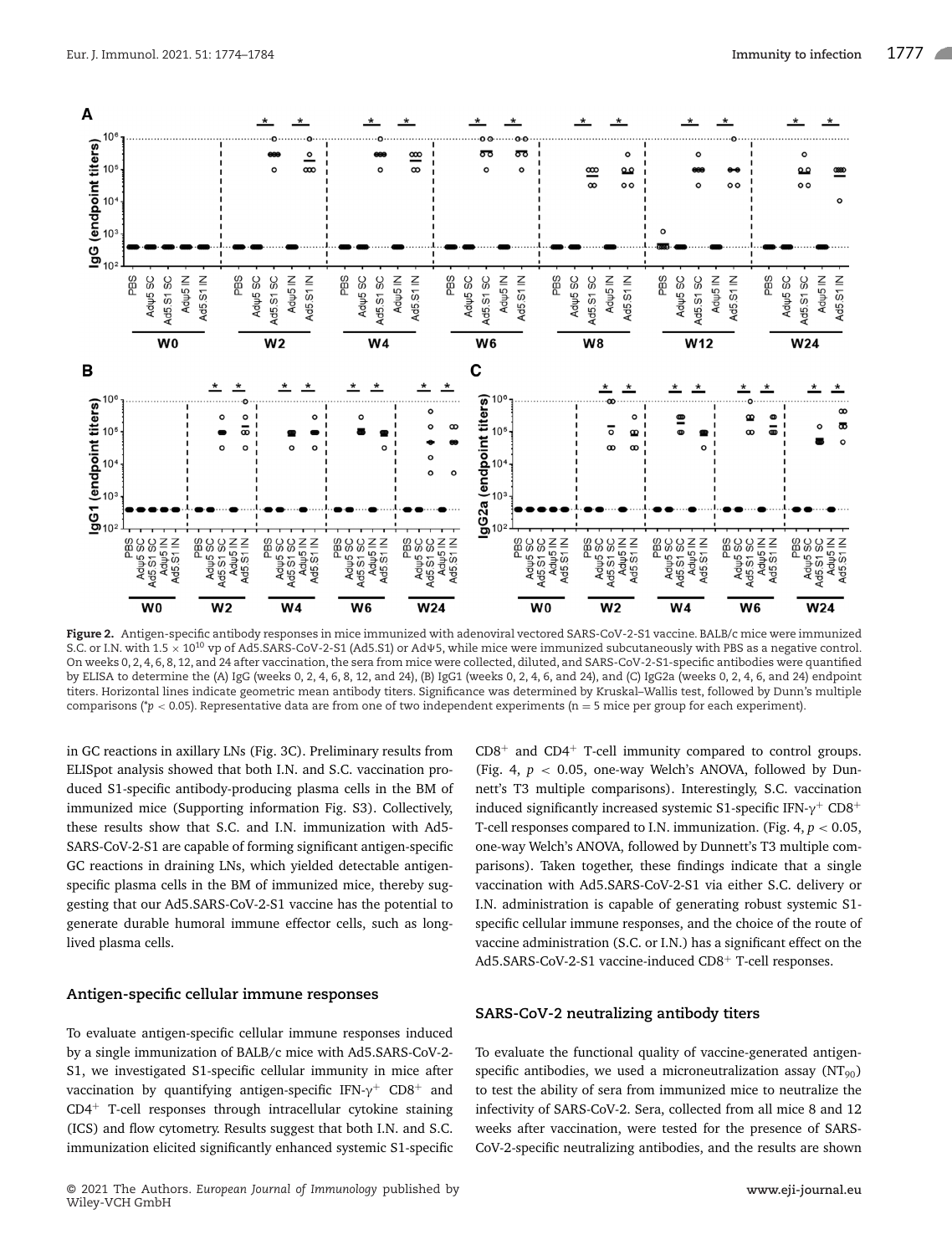

**Figure 3.** Antigen-specific humoral responses in mice immunized with Ad5.SARS-CoV-2-S1. Formation of GC reactions and Ig isotype switching in draining LNs. BALB/c mice were vaccinated S.C. or I.N. with 1.5  $\times$  $10^{10}$  vp of Ad5.SARS-CoV-2-S1 (Ad5.S1) or Ad $\Psi$ 5, while mice were immunized S.C. with PBS as a negative control. Cervical and axillary LNs were harvested 14 days after I.N. and S.C. vaccination and single-cell suspensions of LNs were stained and analyzed by flow cytometry to determine the frequencies of S1-specific GC-B cells and their IgM, IgG1, and IgG2a isotype distribution. (A) S1-specific GC B cells in cervical LNs. (B) IgM, IgG1, and IgG2a isotype distribution of S1-specific B cells in cervical LNs. (C) S1-specific GC B cells in axillary LNs. (D) IgM, IgG1, and IgG2a isotype distribution of S1-specific B cells in axillary LNs. As outlined in the gating strategy presented in Supporting information Fig. S2, %GC of S1+ B cells in **A** and **C** were calculated as %CD95<sup>+</sup> CD38– of live CD19<sup>+</sup> S1+, and frequencies of isotype-specific GC B-cell subsets in **B** and **D** were calculated as %Isotype<sup>+</sup> of live CD19<sup>+</sup> S1<sup>+</sup> CD95<sup>+</sup> CD83<sup>-</sup> cells. Results are mean  $\pm$  SD. Groups were compared by one-way Welch's ANOVA, followed by Dunnett's T3 multiple comparisons, and significant differences are indicated by \**p* <sup>&</sup>lt; 0.05. Data are from two independent experiments ( $n = 5$  mice per group for each experiment) that are indicated by circles or triangles.

in Fig. 5. As expected, there were no detected neutralizing antibody responses in the sera of mice immunized with PBS or Adψ5 control groups, while SARS-CoV-2-neutralizating antibodies were detected in mice immunized by either I.N. delivery or S.C. injection of Ad5.SARS-CoV-2-S1 both 8 and 12 weeks after vaccination. The resulting SARS-CoV-2-neutralizing activity on weeks 8



**Figure 4.** Antigen-specific cellular responses in mice immunized with Ad5.SARS-CoV-2-S1. BALB/c mice were immunized S.C. or I.N. with 1.5  $\times$ 10<sup>10</sup> vp of Ad5.SARS-CoV-2-S1 (Ad5.S1) or Ad $\Psi$ 5, or subcutaneously with PBS as a negative control. Twelve days after vaccination, splenocytes were isolated and stimulated with SARS-CoV-2 S1 PepTivator, followed by intracellular cytokine staining (ICS) and flow cytometry to identify SARS-CoV-2 S1-specific T cells (see Supporting information Fig. S4 for complete gating strategy). Frequencies of SARS-CoV-2 S1-specific (A) CD8<sup>+</sup> IFN- $\gamma$ <sup>+</sup> and (B) CD4<sup>+</sup> IFN- $\gamma$ <sup>+</sup> T cells, presented after subtracting background responses detected in corresponding unstimulated splenocyte samples. Results are mean  $\pm$  SD. Groups were compared by oneway Welch's ANOVA, followed by Dunnett's T3 multiple comparisons, and significant differences are indicated by \**p* <sup>&</sup>lt; 0.05. Data are from two independent experiments ( $n = 5$  mice per group for each experiment) that are indicated by circles or triangles.

and 12 after I.N. and S.C. immunization was statistically significant (Fig. 5, *p* < 0.05, Kruskal–Wallis test, followed by Dunn's multiple comparisons) compared to PBS control, with no significant differences with respect to each other.

# **Discussion**

Sustainable immunization programs against SARS-CoV-2 and other novel coronaviruses require cost-effective, patient-friendly, rapidly scalable, and clinically feasible vaccines that are capable of inducing long-term immunity after a single immunization. To address this continuing demand, our study presents the development of an Ad-based COVID-19 vaccine (Ad5.SARS-CoV-2-S1) and its immunogenicity in mice. Current leading Ad-based SARS-CoV-2 vaccines, Oxford-AstraZeneca, Janssen, CanSinoBio, and Sputnik V COVID-19 vaccines, encode the gene for full-length SARS-CoV-2 spike protein and are administered intramuscularly,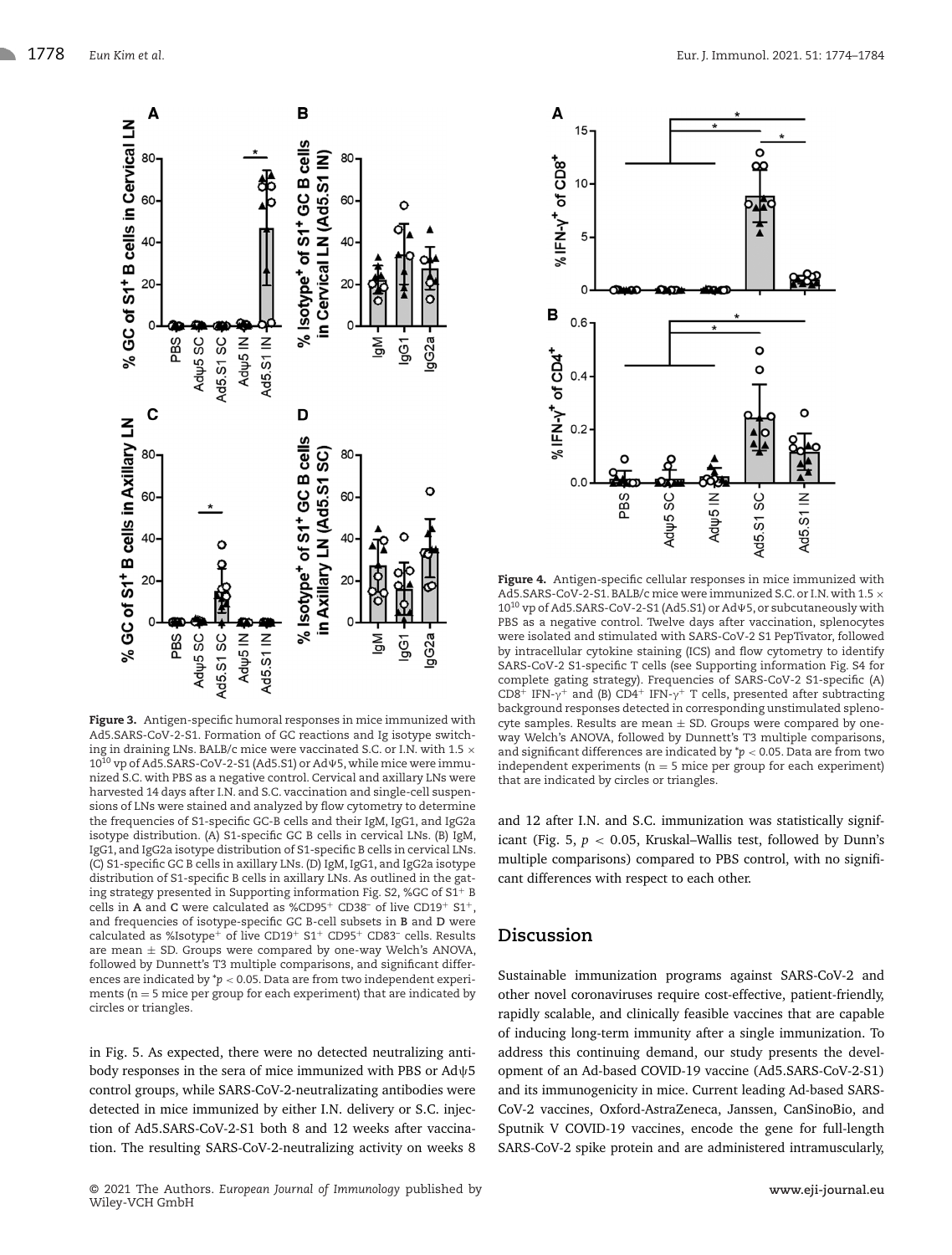

**Figure 5.** Neutralizing antibody responses in mice immunized with Ad5.SARS-CoV-2 S1. BALB/c mice were immunized S.C. or I.N. with 1.5  $\times$  10<sup>10</sup> vp of Ad5.SARS-CoV-2-S1 (Ad5.S1) or Ad $\Psi$ 5, while mice were immunized subcutaneously with PBS as a negative control. Neutralizing antibodies in serum of mice 8 or 12 weeks after immunization were measured using a microneutralization assay  $(NT<sub>90</sub>)$  with SARS-CoV-2. Serum titers that resulted in a 90% reduction in cytopathic effect compared to the virus control were reported. Horizontal lines represent geometric mean neutralizing antibody titers. Groups were compared by Kruskal–Wallis test at each time point, followed by Dunn's multiple comparisons. Significant differences relative to the PBS control are indicated by \**p* <sup>&</sup>lt; 0.05. The minimal titer tested was 5, and undetectable titers (those with  $NT_{90}$  serum titers < 5) were assigned a value of 2.5. Data are from a single experiment ( $n = 5$  mice per group).

whereas our vaccine encodes the gene for SARS-CoV-2-S1 subunit and is being tested for its immunogenicity via I.N and S.C administration. A single immunization of BALB/c mice via either I.N. or S.C. delivery of our Ad5.SARS-CoV-2-S1 vaccine elicited robust S1-specific humoral and cellular immune responses, where I.N. administration represents a minimally invasive option. Further improvements could be achieved with different immunization regimens including homologous or heterologous prime-boost vaccination strategies [54–56]. For instance, intracutaneous vaccination with microneedle arrays, which have been shown to deliver a broad range of recombinant DNA or protein vaccines, with or without adjuvants, could be utilized to achieve different primeboost immunization strategies [57–60].

In support of long-lasting S1-specific antibody responses, our mechanistic studies suggest that a single vaccination of BALB/c mice via either I.N. administration or S.C. delivery of Ad5.SARS-CoV-2-S1 was capable of forming antigen-specific GC reactions and inducing Ig isotype switches to IgG1 and IgG2a in GCs in the corresponding draining LNs 14 days after vaccination. Further, these Ig-isotype switched GC reactions in draining LNs likely enabled the generation of S1-specific antibody-secreting plasma cell responses in the BM of immunized mice 6 weeks after immunization, as GCs are typically the source of long-lived humoral immune effector cells ensuring sustained antibody production [61–63]. These results are promising and support the use of Ad5.SARS-CoV-2-S1 vaccine against COVID-19 to induce antigenspecific GC reactions, leading to the generation of long-lived plasma cells and mutated memory B cells in response to a single vaccination.

We also analyzed S1-specific T-cell responses in the spleen of mice to investigate the capacity of Ad5.SARS-CoV-2-S1 administered by either S.C. or I.N. routes to elicit antigen-specific systemic cellular immune responses. A single vaccination via either I.N. or S.C. delivery of Ad5.SARS-CoV-2-S1 was capable of generating significant systemic cellular immune responses compared to unimmunized control groups. In agreement with a previous report [64], vaccination via S.C. route was more efficient in inducing systemic S1-specific CD8<sup>+</sup> T-cell responses compared to I.N. delivery. Our future work will include more comprehensive investigation of these differences to establish the impact of the route of Ad5.SARS-CoV-2-S1 administration on antigen-specific cellular immune responses. In addition, we will study the magnitude, kinetics, and types of S1-specific cellular immune responses in different organs, such as lungs and various draining LNs, to provide additional insight into the quality, breadth, and durability of protective T-cell responses induced by Ad5.SARS-CoV-2-S1 vaccine.

Neutralization assays are pivotal for testing the quality of the immunization-induced antibodies in terms of their ability to reduce the amount of infectious virus titer in culture. Here, we used a microneutralization test ( $NT_{90}$ ) to evaluate the function of the generated antibodies in the sera of immunized mice and showed that a single immunization using either I.N. delivery or S.C. injection of Ad5.SARS-CoV-S1 vaccine was capable of inducing significant SARS-CoV-2-neutralizing antibody titers at weeks 8 and 12 after vaccination with respect to control groups. If needed, it may be possible to further improve neutralizing antibody responses with different prime-boost vaccination strategies. Further, clinical translation of Ad vaccines has been predominantly hampered by pre-existing immunity against the viral capsid, which diminishes vaccine efficacy [65]. Notably, a recent study demonstrated that intramuscular immunization with a recombinant type 5 adenovirus vaccine encoding the gene for the full spike protein could overcome the pre-existing vector immunity [50]. Thus, immunization with Ad-based vaccines could be a feasible alternative to combat emerging infectious respiratory diseases including COVID-19.

BALB/c mice have been widely used to investigate the immunogenicity of different vaccines against coronaviruses [8, 24, 36, 66], thereby representing a reliable model for the immunogenicity testing of Ad5.SARS-CoV-2-S1. The rational design and construction of our Ad5.SARS-CoV-2-S1 vaccine resulted in promising immune responses in BALB/c mice; however, it will still be important to test the immunogenicity of Ad5.SARS-CoV-2-S1 in different mouse strains and especially in larger animal models to extrapolate these responses to human studies. Our future studies will include animal challenge models with more detailed T- and B-cell studies. Two recent studies have investigated viral replication and clearance after challenge in rhesus macaque and guinea pig models and demonstrated promising results [36, 67]. We are currently working on the development and validation of a transgenic hACE2 mouse model to perform protection studies in the future.

In sum, our Ad-based vaccine induces significant antigenspecific humoral and cellular immune responses against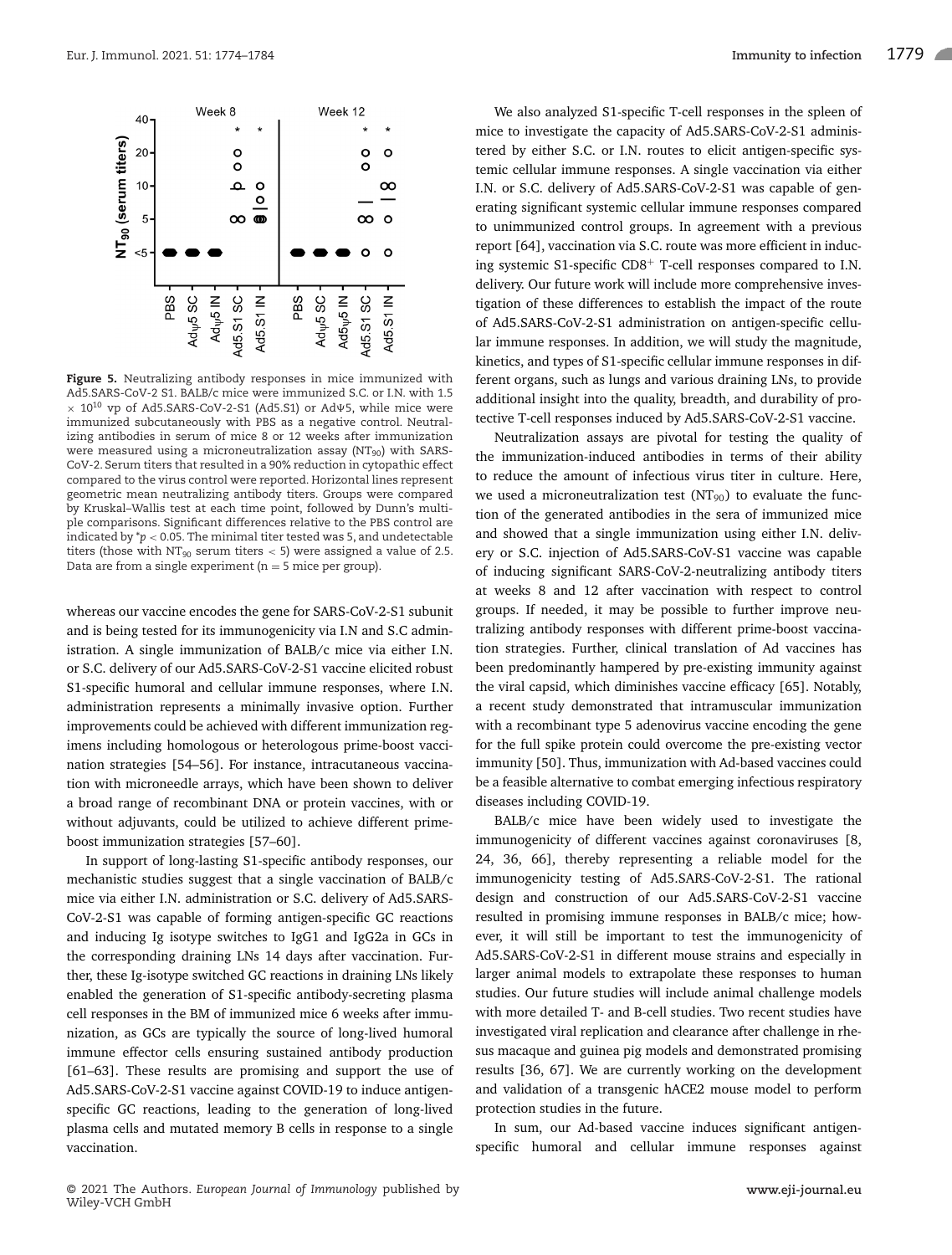SARS-CoV-2. These results suggest that Ad-based vaccines have the potential to be versatile candidates for the induction of virus-specific protective immune responses against COVID-19 and other emerging infectious diseases.

# **Materials and methods**

#### **Construction of recombinant adenoviral vectors**

The coding sequence for SARS-CoV-2-S1 amino acids 1 to 661 of full length from BetaCoV/Wuhan/IPBCAMS-WH-05/2020 (GISAID accession id. EPI ISL 403928) flanked with SalI & NotI was codon-optimized using the UpGene algorithm for optimal expression in mammalian cells [68] and synthesized (Gen-Script). pAd/SARS-CoV-2-S1 was then created by subcloning the codon-optimized SARS-CoV-2-S1 gene into the shuttle vector, pAdlox (GenBank U62024), at SalI/NotI sites. Subsequently, replication-deficient human recombinant serotype 5 adenovirus vector (Ad5.SARS-CoV-2-S1) was generated by loxP homologous recombination and purified [24, 69, 70].

### **SDS-PAGE and western blot**

To evaluate the infectivity of the constructed recombinant adenoviruses, A549 (human lung adenocarcinoma epithelial cell line) cells were transduced with a MOI of 10 of Ad5.SARS-CoV-2-S1. At 6 h after infection, cells were washed three times with PBS, and then incubated with serum-free media for 48 h. The supernatants of A549 cells transduced with Ad5.SARS-CoV-2-S1 were subjected to SDS-PAGE and Western blot. Briefly, after the supernatants were boiled in Laemmli sample buffer containing 2% SDS with beta-mercaptoethanol (β-ME), the proteins were separated by Tris-Glycine SDS-PAGE gels and transferred to nitrocellulose membrane. After blocking for 1 h at room temperature (RT) with 5% nonfat milk in PBS-T, rabbit anti-SARS-CoV spike polyclonal antibody (1:3000) (Sino Biological) was added and incubated overnight at 4°C as primary antibody, and HRP-conjugated goat anti-rabbit IgG (1:10 000) (Jackson immunoresearch) was added and incubated at RT for 2 h as secondary antibody. After washing three times with PBS, the signals were visualized using ECL Western blot substrate reagents and Amersham Hyperfilm (GE Healthcare). Mock (Ad $\psi$ 5)-infected A549 cells and 100 ng of recombinant SARS-CoV-2-S1 (Sino biological, 1–685 amino acids with ten histidine tag) were used as negative and positive controls, respectively.

### **Animals and immunization**

BALB/cJ mice  $(n = 5$  animals per group in each independent experiment unless otherwise noted) were vaccinated by either S.C. injection or I.N. delivery of  $1.5 \times 10^{10}$  viral particles (vp)

of Ad $\Psi$ 5 (a null Ad5 vector control) or, Ad5.SARS-CoV-2-S1, or by S.C. injection of PBS as a negative control. Mice were bled from retro-orbital vein at weeks 0, 2, 4, 6, 8, 12, and 24 after immunization, and the obtained serum samples were diluted and used to evaluate S1-specific antibodies by ELISA. Serum samples obtained on weeks 8 and 12 after vaccination were also used for microneutralization (NT) assay. Mice were maintained under specific pathogen-free conditions at the University of Pittsburgh, and all experiments were conducted in accordance with animal use guidelines and protocols approved by the University of Pittsburgh's Institutional Animal Care and Use (IACUC) Committee.

# **ELISA**

Sera from all mice were collected prior to immunization (week 0) and every two weeks (weeks 2, 4, 6) after immunization and evaluated for SARS-CoV-2-S1-specific IgG, IgG1, and IgG2a antibodies using ELISA [8]. Further, sera from all mice collected at weeks 8, 12, and 24 after immunization were tested for SARS-CoV-2-S1-specific IgG antibodies using ELISA for long-term humoral responses. Sera collected at week 24 after vaccination were also tested for SARS-CoV-2-S1-specific IgG1 and IgG2a antibodies using ELISA. Briefly, ELISA plates were coated with 200 ng of recombinant SARS-CoV-2-S1 protein (Sino Biological) per well overnight at 4°C in carbonate coating buffer (pH 9.5) and then blocked with PBS-T and 2% BSA for 1 h. Mouse sera were diluted in PBS-T with 1% BSA and incubated for 72 h. After the plates were washed, anti-mouse IgG-HRP (1:2000, SantaCruz) or antimouse IgM-HRP (1:5000, Jackson Immunoresearch) were added to each well and incubated for 1 h. The plates were washed three times, developed with 3,3'5,5'-tetramethylbenzidine, and the reaction was stopped. Next, absorbance was determined at 450 nm using a plate reader. For IgG1 and IgG2a ELISAs, mouse sera were diluted in PBS-T with 1% BSA and incubated for 72 h. After the plates were washed, biotin-conjugated IgG1 and IgG2a (1:1000, eBioscience) and streptavidin alkaline phosphatase (1:500, PharMingen) were added to each well and incubated for 1 h. The plates were washed three times and developed with para-nitrophenylphosphate, and the reaction was stopped and absorbance at 405 nm was determined using a plate reader.

# **Flow cytometry analysis for humoral immune responses**

In order to address the humoral immune response, mice were sacrificed 14 days after vaccination and single cell suspensions of draining LNs were analyzed by flow cytometry, adhering to the recently published guidelines [71]. We biotinylated SARS-CoV-2-S1 protein, which allowed us to use it as "bait" in flow cytometric analysis to identify antigen-specific B cells, formation of GC reactions, and immunoglobulin isotype switching in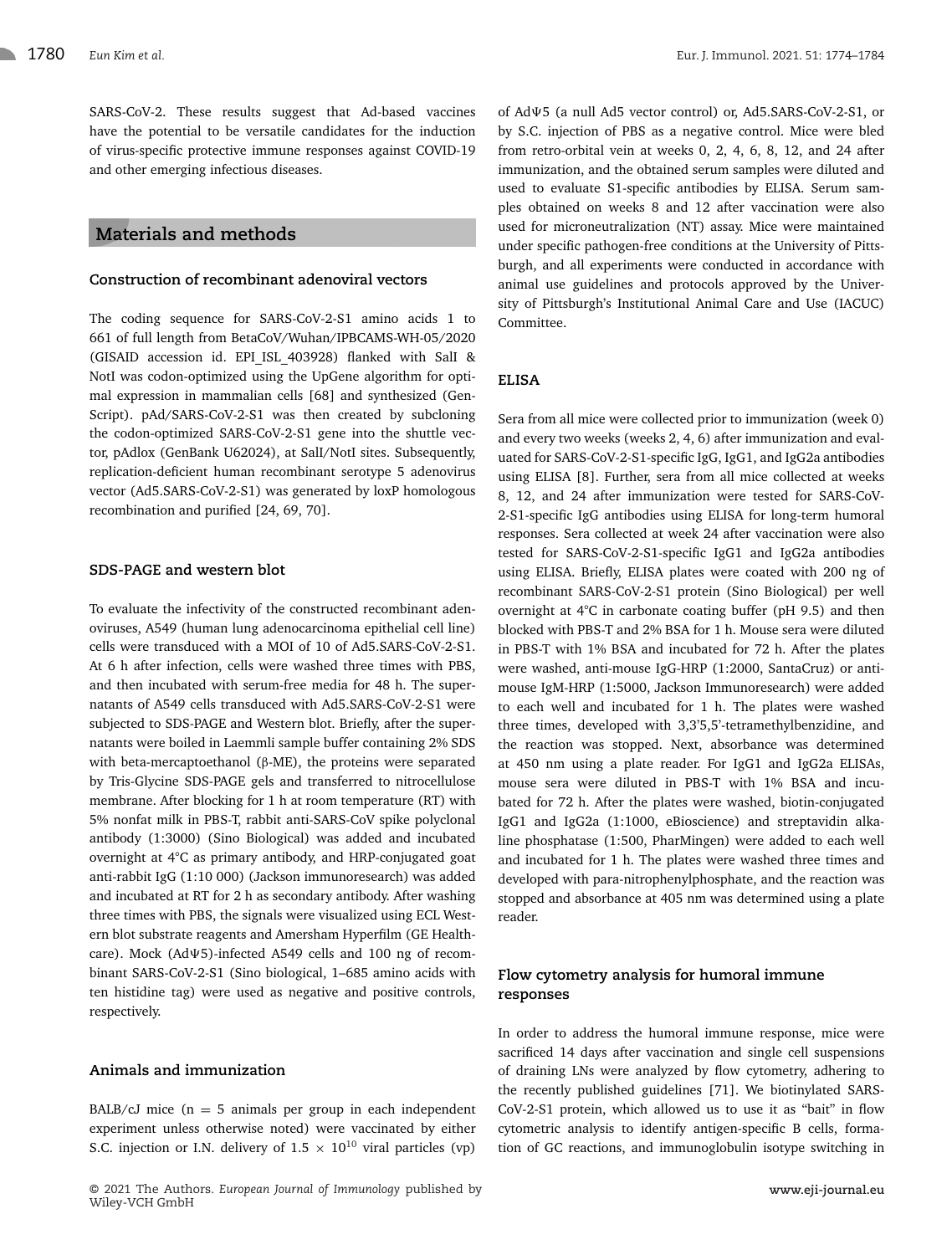draining LNs. Lymph nodes were disrupted by crushing them between frosted glass slides in staining buffer (SB; PBS/2%FCS/ 2 mM EDTA). Single cell suspensions were subjected to viability staining using Zombie NIR fixable viability dye [FVD] (BioLegend) for 15 min on ice and then incubated with anti-CD16/CD32 Abs in SB for 5 min on ice to block Fc receptors. Cells were then stained in SB with antibodies against CD19-BV786 (clone 1D3), CD38-Al594 (clone 90), CD95-PE-Cy7 (clone Jo2), IgM-Al680 (clone B7-6), IgG1-V450 (clone A-85), IgG2a-Al488 (goat polyclonal; Southern Biotech), and biotinylated-SARS-CoV-2-S1. Cells were washed and stained with Streptavidin PE (PROzyme) for 15 min and then washed and fixed with 1% PFA over night at 4°C before data acquisition (0.5-1  $\times$  10<sup>6</sup> cells per flow stain) on the Cytek™ Aurora Cytometer (Cytek Biosciences). For flow cytometric analysis, SARS-CoV-2-S1-specific GC B cells were defined as live singlets (fixable viability dye<sup>neg</sup>) and consecutively gated as SARS-CoV-2-S1pos, CD19pos, CD38neg, CD95pos using the software FlowJo Version 10. The corresponding gating strategy is shown in Supporting information Fig. S2.

## **ELISpot for antibody-secreting cells**

The frequency of SARS-CoV-2-specific antibody producing cells in the BM of mice was determined by ELISpot assay 6 weeks after immunization using our established and previously published methods [63, 72]. Briefly, 4-HBX plates were coated as described for ELISA assays, and nonspecific binding was blocked with RPMI media containing 5% FCS. Cells were plated at the indicated density and incubated at 37°C for 5 h. Secondary Ab (anti-mIgGalkaline phosphatase; Southern Biotech) was detected using 5 bromo-4-chloro-3-indolyl phosphate substrate (BCIP; Southern Biotech) in 0.5% low melting agarose (Fisher Scientific). Spots were counted using a binocular on a dissecting microscope and the detected numbers of IgG anti-SARS-CoV-2-S1 AFCs were calculated per million BM cells. The picture of the ELISpot plate was prepared in Photoshop.

# **Flow cytometry analysis for cellular immune responses**

Antigen-specific T-cell responses in the spleen of BALB/c mice immunized as described above were analyzed 12 days after immunization by flow cytometry, adhering to the recently published guidelines [71]. A number of previous studies also investigated systemic cellular immune responses induced by Ad-based vaccines in the spleen of mice at day 12 postimmunization [45, 73, 74]. Splenocytes isolated from vaccinated and PBS control mice were stimulated with PepTivator SARS-CoV-2-S1 (a pool of S1 MHC class I- and MHC class II-restricted peptides) for 6 h in the presence of protein transport inhibitors (Brefeldin  $A + Monensin$ ) for the last 4 h. Unstimulated cells were used as negative controls. Cells were stained with antibodies for CD4 (GK1.5, BUV395, BD Biosciences), CD8b (H35-17.2, BUV737, BD Biosciences), and a

(FVD, eFluor 780, eBioscience), followed by ICS using a Fix & Perm Cell Permeabilization Kit (Invitrogen) and IFN-γ antibody (XMG1.2, BV421, BD Biosciences). Data were collected and analyzed using a BD LSR II cytometer and FlowJo v10 software (BD Biosciences). Live, antigen-specific, IFN- $\gamma$ -producing CD8<sup>+</sup> and  $CD4<sup>+</sup>$  T cells were identified according to the gating strategy in Supporting information Fig. S4. Frequencies of IFN- $\gamma^+$  cells from unstimulated controls were subtracted from corresponding peptide-stimulated samples, and any negative values set to zero.

#### **SARS-CoV-2 microneutralization assay**

Neutralizing antibody (NT-Ab) titers against SARS-CoV2 were defined according to the following protocol [75, 76]. Briefly, 50 μL of sample from each mouse, in different dilutions, were added in two wells of a flat bottom tissue culture microtiter plate (COSTAR, Corning Incorporated, NY 14831, USA), mixed with an equal volume of 50 TCID50 of a SARS-CoV2 chinese strain isolated from a symptomatic chinese patient, previously titrated and incubated at 33°C in 5%  $CO<sub>2</sub>$ . All dilutions were made in Eagle's Minimum Essential Medium with addition of 1% penicillin, streptomycin, and glutamine and 5 γ/mL of trypsin. After 1 h incubation at 33°C 5% CO<sub>2</sub>, 3  $\times$  10<sup>4</sup> VERO E6 cells [VERO C1008 (Vero 76, clone E6, Vero E6); ATCC® CRL-1586TM] were added to each well. After 72 hours of incubation at 33°C 5% CO2 wells were stained with Gram's crystal violet solution (Merck KGaA, 64271 Damstadt, Germany) plus 5% formaldehyde 40% m/v (Carlo ErbaSpA, Arese (MI), Italy) for 30 min. Microtiter plates were then washed in running water. Wells were scored to evaluate the degree of cytopathic effect (CPE) compared to the virus control. Blue staining of wells indicated the presence of neutralizing antibodies. Neutralizing titer was the maximum dilution with the reduction of 90% of CPE. A positive titer was equal or greater than 1:5. Sera from mice before vaccine administration were always included in microneutralizaiton (NT) assay as a negative control.

#### **Statistical analysis**

Statistical analyses were performed using GraphPad Prism v9 (San Diego, CA). Antibody endpoint titers and neutralization data were analyzed by Kruskal–Wallis test, followed by Dunn's multiple comparisons. B- and T-cell data were analyzed by one-way Welch's ANOVA, followed by Dunnett's T3 multiple comparisons. Significant differences are indicated by  $\dot{p}$  < 0.05. Comparisons with nonsignificant differences are not indicated.

**Acknowledgments:** AG is funded by NIH Grants (UM1- AI106701, R21-AI130180, U01-CA233085) and UPMC Enterprises IPA 25565. LDF is funded by NIH Grants (UM1-AI106701,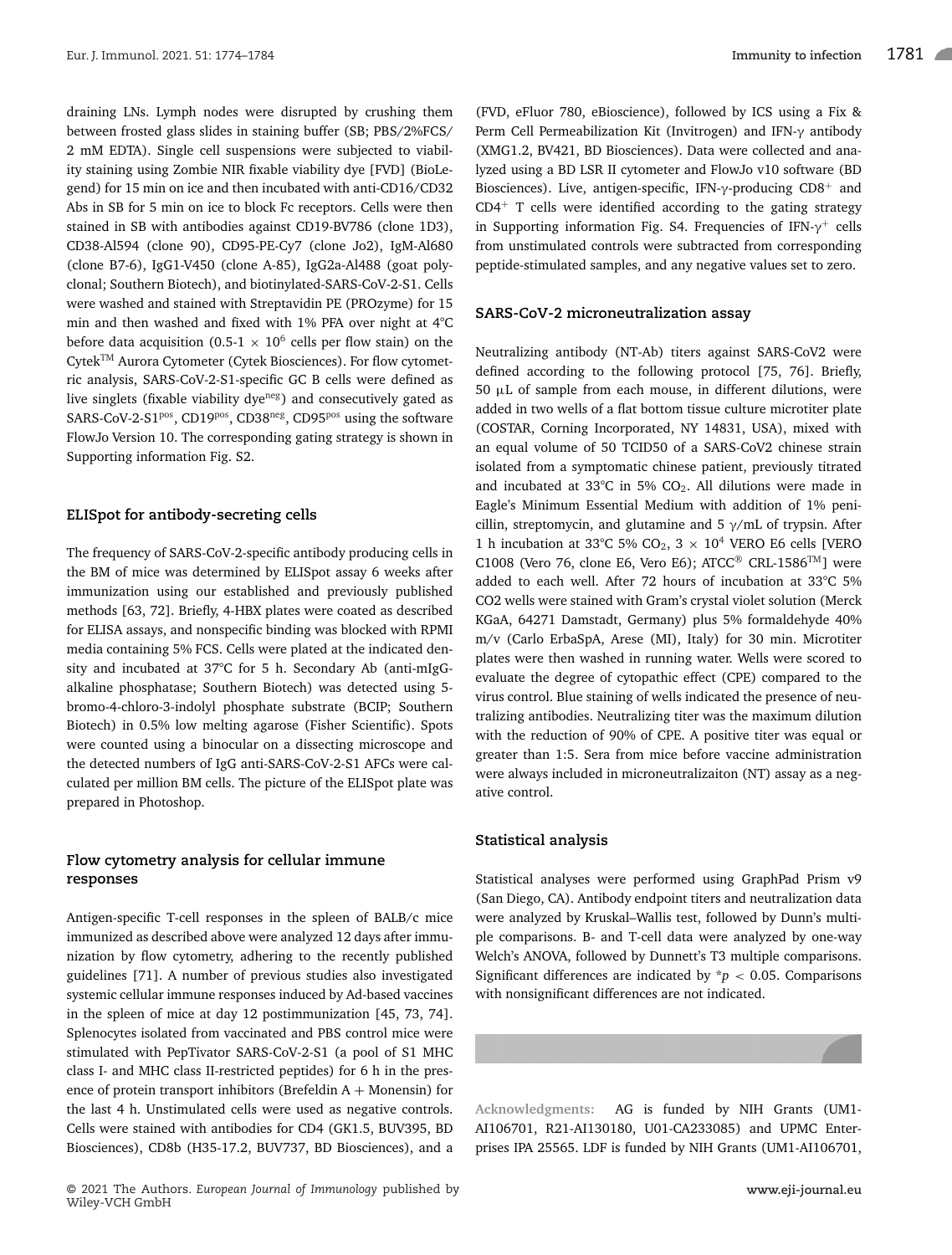R01-AR074285, R01-AR071277) and UPMC Enterprises IPA 25565. MJS is funded by NIH Grants (R01-AI137132 and R01- AI43603). AG, LDF, and MJS acknowledge the support from the University of Pittsburgh Clinical and Translational Science Institute (CTSI) and the DSF Charitable Foundation. These funding institutions had no role in the study design, data collection, data analysis, and interpretation of this publication. The authors acknowledge BioRender for the preparation of the Graphical Abstract.

**Author contribution:** Conceptualization: EK, MJS, LDF, AG; Data Curation: EK, FJW, SCB, SMJ, EP, IC, FB; Formal Analysis: EK, FJW, SCB, Investigation: EK, FJW, SCB, MSK, SH, GE, TWK, CDC, SMJ, LJC, NMW, NMAO, BLH, EP, IC, FB; Methodology: EK, FJW, MJS, LDF, AG; Resources: MJS, LDF, AG; Visualization: EK, FJW, SCB; Original Draft Preparation: EK, FJW, SCB; Review and Editing: MSK, SH, GE, TWK, CDC, SMJ, LJC, NMW, NMAO, BLH, EP, IC, FB, EK, MJS, LDF, AG.

**Conflict of interest:** The authors declare no commercial or financial conflict of interest.

**Peer review:** The peer review history for this article is available at https://publons.com/publon/10.1002/EJI.202149167.

**Data availability statement:** The data are available from the corresponding author upon reasonable request.

# **References**

- 1 **Raoult, D.**, **Zumla, A.**, **Locatelli, F.**, **Ippolito, G. and Kroemer, G.**, Coronavirus infections: epidemiological, clinical, and immunological features and hypotheses. *Cell Stress*. 2020. **4**: 66–75.
- 2 **de Wit, E.**, **van Doremalen, N.**, **Falzarano, D. and Munster, V. J.**, SARS and MERS: recent insights into emerging coronaviruses. *Nat. Rev. Microbiol.* 2016. **14**: 523–534.
- 3 **Hilgenfeld, R. and Peiris, M.**, From SARS to MERS: 10 years of research on highly pathogenic human coronaviruses. *Antiviral Res.* 2013. **100**: 286–295.
- 4 **Acter, T.**, **Uddin, N.**, **Das, J.**, **Akhter, A.**, **Choudhury, T. R. and Kim, S.**, Evolution of severe acute respiratory syndrome coronavirus 2 (SARS-CoV-2) as coronavirus disease 2019 (COVID-19) pandemic: a global health emergency. *Sci. Total Environ.* 2020. **730**: 138996.
- 5 **Lai, C. C.**, **Shih, T. P.**, **Ko,W. C.**,**Tang, H. J. and Hsueh, P. R.**, Severe acute respiratory syndrome coronavirus 2 (SARS-CoV-2) and coronavirus disease-2019 (COVID-19): the epidemic and the challenges. *Int. J. Antimicrob. Agents*. 2020. **55**: 105924.
- 6 **Chakraborty, I. and Maity, P.**, COVID-19 outbreak: migration, effects on society, global environment and prevention. *Sci. Total Environ.* 2020. **728**: 138882.
- 7 **Bandyopadhyay, S.**, Coronavirus disease 2019 (COVID–19): we shall overcome. *Clean Technol. Environ. Policy*. 2020. **22**: 545–546.
- 8 **Kim, E.**, **Erdos, G.**, **Huang, S.**, **Kenniston, T. W.**, **Balmert, S. C.**, **Carey, C. D.**, **Raj, V. S. et al.**, Microneedle array delivered recombinant coronavirus vaccines: immunogenicity and rapid translational development. *EBioMedicine*. 2020. **55**: 102743.
- 9 **Lurie, N.**, **Saville, M.**, **Hatchett, R. and Halton, J.** Developing Covid-19 vaccines at pandemic speed. *N. Engl. J. Med.* 2020. **382**: 1969–1973.
- 10 **Chen, W. H.**, **Strych, U.**, **Hotez, P. J. and Bottazzi, M. E.**, The SARS-CoV-2 vaccine pipeline: an overview. *Curr. Trop. Med. Rep*. 2020. **7**: 61–64.
- 11 **Amanat, F. and Krammer, F.**, SARS-CoV-2 vaccines: status report. *Immunity*. 2020. **52**: 583–589.
- 12 **Lu, S.**, Timely development of vaccines against SARS-CoV-2. *Emerg Microbes Infect*. 2020. **9**: 542–544.
- 13 **Schoeman, D. and Fielding, B. C.**, Coronavirus envelope protein: current knowledge. *Virol. J*. 2019. **16**: 69.
- 14 **Khan, S.**, **Siddique, R.**, **Shereen, M. A.**, **Ali, A.**, **Liu, J.**, **Bai, Q.**, **Bashir, N. and Xue, M.**, Emergence of a novel coronavirus, Severe Acute Respiratory Syndrome Coronavirus 2: biology and therapeutic options. *J. Clin. Microbiol.* 2020. **58**: e00187-20.
- 15 **Tang, T.**, **Bidon, M.**, **Jaimes, J. A.**, **Whittaker, G. R. and Daniel, S.**, Coronavirus membrane fusion mechanism offers a potential target for antiviral development. *Antiviral Res.* 2020. **178**: 104792.
- 16 **Li, X.**, **Luk, H. K. H.**, **Lau, S. K. P. and Woo, P. C. Y.**, Human coronaviruses: general features. *Ref. Mod. Biomed. Sci*. 2019. https://doi.org/10.1016/B978- 0-12-801238-3.95704-0
- 17 **Walls, A. C.**, **Park, Y. J.**, **Tortorici, M. A.**,**Wall, A.**, **McGuire, A. T. and Veesler, D.**, Structure, function, and antigenicity of the SARS-CoV-2 spike glycoprotein. *Cell*. 2020. **181**: 281–292.
- 18 **Yan, R.**, **Zhang, Y.**, **Li, Y.**, **Xia, L.**, **Guo, Y. and Zhou, Q.**, Structural basis for the recognition of SARS-CoV-2 by full-length human ACE2. *Science*. 2020. **367**: 1444–1448.
- 19 **Wang, Q.**, **Zhang, Y.**, **Wu, L.**, **Niu, S.**, **Song, C.**, **Zhang, Z.**, **Lu, G. et al.**, Structural and functional basis of SARS-CoV-2 entry by using human ACE2. *Cell*. 2020. **181**: 894–904.
- 20 **Jiang, S.**, **Hillyer, C. and Du, L.**, Neutralizing antibodies against SARS-CoV-2 and other human coronaviruses. *Trends Immunol.* 2020. **41**: 355–359.
- 21 **Song, F.**, **Fux, R.**, **Provacia, L. B.**, **Volz, A.**, **Eickmann, M.**, **Becker, S.**, **Osterhaus, A. D. M. E. et al.**, Middle east respiratory syndrome coronavirus spike protein delivered by modified *vaccinia* virus ankara efficiently induces virus-neutralizing antibodies. *J. Virol.* 2013. **87**: 11950- 11954.
- 22 **Coleman, C. M.**, **Liu, Y. V.**, **Mu, H.**, **Taylor, J. K.**, **Massare, M.**, **Flyer, D. C.**, **Glenn, G. M. et al.**, Purified coronavirus spike protein nanoparticles induce coronavirus neutralizing antibodies in mice. *Vaccine*. 2014. **32**: 3169–3174.
- 23 **Yong, C. Y.**, **Ong, H. K.**, **Yeap, S. K.**, **Ho, K. L. and Tan,W. S.**, Recent advances in the vaccine development against middle east respiratory syndromecoronavirus. *Front. Microbiol*. 2019. **10**: 1781.
- 24 **Kim, E.**, **Okada, K.**, **Kenniston, T.**, **Raj, V. S.**, **AlHajri, M. M.**, **Farag, E. A. B. A.**, **AlHajri, F. et al.**, Immunogenicity of an adenoviral-based middle east respiratory syndrome coronavirus vaccine in BALB/c mice. *Vaccine*. 2014. **32**: 5975–5982.
- 25 **Gao, W.**, **Tamin, A.**, **Soloff, A.**, **D'Aiuto, L.**, **Nwanegbo, E.**, **Robbins, P. D.**, **Bellini, W. J. et al.**, Effects of a SARS-associated coronavirus vaccine in monkey. *Lancet*. 2003. **362**: 1895–1896.
- 26 **Zhang, C.**, **Maruggi, G.**, **Shan, H. and Li, J.**, Advances in mRNA vaccines for infectious diseases. *Front. Immunol.* 2019. **10**: 594.
- 27 **Gary, E. N. and Weiner, D. B.**, DNA vaccines: prime time is now. *Curr. Opin. Immunol.* 2020. **65**: 21–27.
- 28 **Mascola, J. R. and Fauci, A. S.**, Novel vaccine technologies for the 21st century. *Nat. Rev. Immunol.* 2020. **20**: 87–88.
- 29 **Lee, J.**, **Kumar, S. A.**, **Jhan, Y. Y. and Bishop, C. J.**, Engineering DNA vaccines against infectious diseases. *Acta Biomater.* 2018. **80**: 31–47.
- 30 **Ivory, C. and Chadee, K.**, DNA vaccines: designing strategies against parasitic infections. *Genet. Vaccines Ther*. 2004. **2**: 17.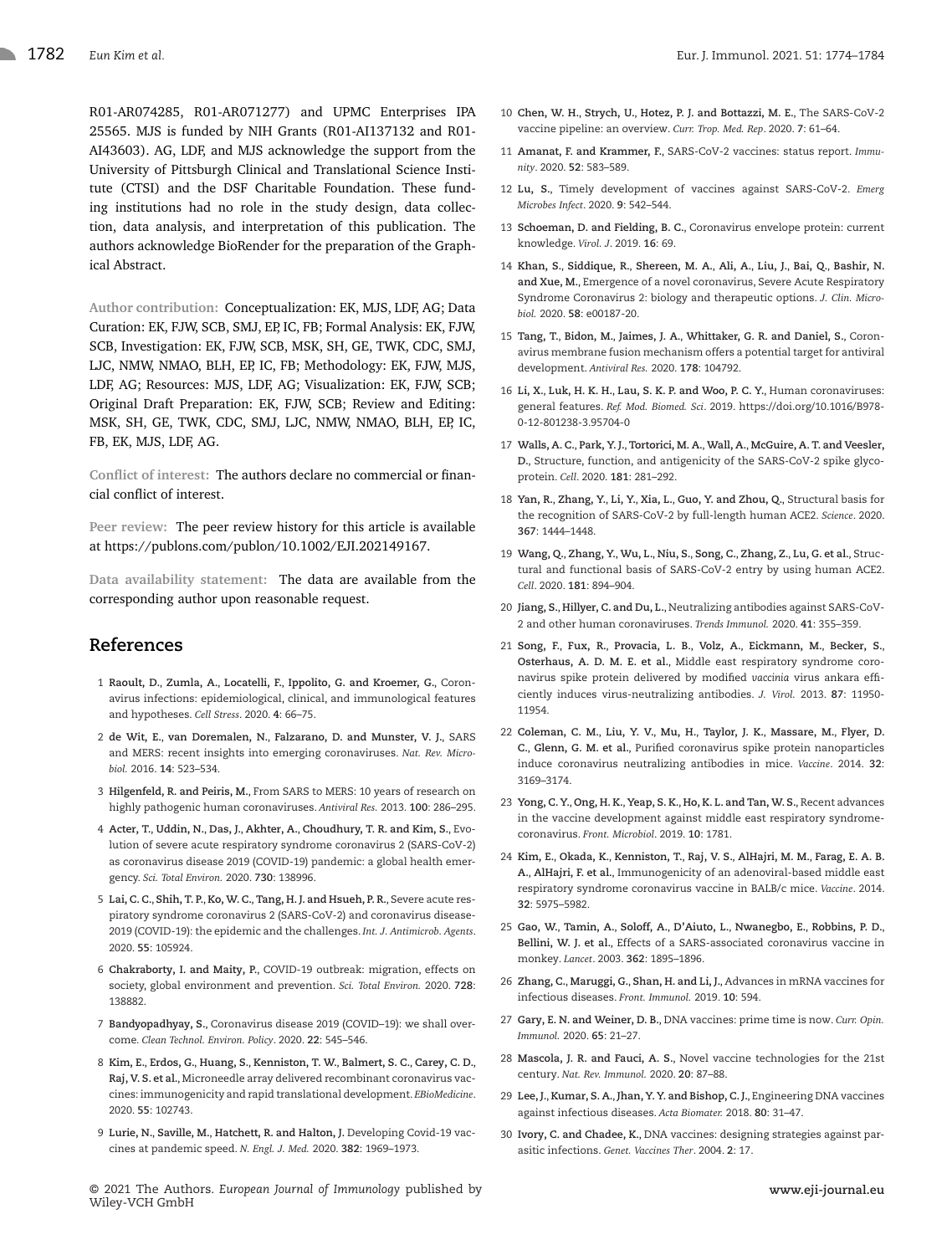- 31 **Ghaffarifar, F.**, Plasmid DNA vaccines: where are we now? *Drugs Today*. 2018. **54**: 315–333.
- 32 **Condon, C.**, **Watkins, S. C.**, **Celluzzi, C. M.**, **Thompson, K. and Falo Jr, L. D.**, DNA-based immunization by in vivo transfection of dendritic cells. *Nat. Med*. 1996. **2**: 1122–1128.
- 33 **Maslow, J. N.**, Vaccine development for emerging virulent infectious diseases. *Vaccine*. 2017. **35**: 5437–5443.
- 34 **Martin, J. E.**, **Louder, M. K.**, **Holman, L. A.**, **Gordon, I. J.**, **Enama, M. E.**, **Larkin, B. D.**, **Andrews, C. A. et al.**, A SARS DNA vaccine induces neutralizing antibody and cellular immune responses in healthy adults in a phase I clinical trial. *Vaccine*. 2008. **26**: 6338–6343.
- 35 **Liu, S.**, **Wang, S. and Lu, S.**, DNA immunization as a technology platform for monoclonal antibody induction. *Emerg. Microbes Infect*. 2016. **5**: e33.
- 36 **Smith, T. R. F.**, **Patel, A.**, **Ramos, S.**, **Elwood, D.**, **Zhu, X.**, **Yan, J.**, **Gary, E. N. et al.**, Immunogenicity of a DNA vaccine candidate for COVID-19. *Nat. Commun.* 2020. **11**: 2601.
- 37 **Poland, G. A.**, **Ovsyannikova, I. G.**, **Crooke, S. N. and Kennedy, R. B.**, SARS-CoV-2 vaccine development: current status. *Mayo Clin. Proc.* 2020. **95**: 2172– 2188.
- 38 **Pardi, N.**, **Hogan, M. J. and Porter, F.**, **Weissman, D.**mRNA vaccines—a new era in vaccinology. *Nat. Rev. Drug Discov.* 2018. **17**: 261–279.
- 39 **Ewer, K. J.**, **Lambe, T.**, **Rollier, C. S.**, **Spencer, A. J.**, **Hill, A. V. S. and Dorrell, L.**, Viral vectors as vaccine platforms: from immunogenicity to impact. *Curr. Opin. Immunol.* 2016. **41**: 47–54.
- 40 **Draper, S. J. and Heeney, J. L.**, Viruses as vaccine vectors for infectious diseases and cancer. *Nat. Rev. Microbiol.* 2010. **8**: 62–73.
- 41 **He, Y.**, **Zhang, J.**, **Donahue, C. and Falo Jr, L. D.**, Skin-derived dendritic cells induce potent CD8+ T cell immunity in recombinant lentivectormediated genetic immunization. *Immunity*. 2006. **24**: 643–656.
- 42 **Gilbert, S. C. and Warimwe, G. M.**, Rapid development of vaccines against emerging pathogens: the replication-deficient simian adenovirus platform technology. *Vaccine*. 2017. **35**: 4461–4464.
- 43 **Van Kampen, K. R.**, **Shi, Z.**, **Gao, P.**, **Zhang, J.**, **Foster, K. W.**, **Chen, D. T.**, **Marks, D. et al.**, Safety and immunogenicity of adenovirus-vectored nasal and epicutaneous influenza vaccines in humans. *Vaccine*. 2005. **23**: 1029– 1036.
- 44 **Stanley, D. A.**, **Honko, A. N.**, **Asiedu, C.**, **Trefry, J. C.**, **Lau-Kilby, A. W.**, **Johnson, J. C.**, **Hensley, L. et al.**, Chimpanzee adenovirus vaccine generates acute and durable protective immunity against ebolavirus challenge. *Nat. Med.* 2014. **20**: 1126–1129.
- 45 **Erdos, G.**, **Balmert, S. C.**,**Carey, C. D.**, **Falo, G. D.**, **Patel, N. A.**,**Zhang, J.**, **Gambotto, A. et al.**, Improved cutaneous genetic immunization by microneedle array delivery of an adjuvanted adenovirus vaccine *J. Invest. Dermatol.* 2020. **140**: 2528–2531.
- 46 **Ledgerwood, J. E.**, **DeZure, A. D.**, **Stanley, D. A.**, **Coates, E. E.**, **Novik, L.**, **Enama, M. E.**, **Berkowitz, N. M. et al.**, Chimpanzee adenovirus vector Ebola vaccine. *N. Engl. J. Med.* 2017. **376**: 928–938.
- 47 **De Santis, O.**, **Audran, R.**, **Pothin, E.**, **Warpelin-Decrausaz, L.**, **Vallotton, L.**, **Wuerzner, G.**, **Cochet, C. et al.**, Safety and immunogenicity of a chimpanzee adenovirus-vectored Ebola vaccine in healthy adults: a randomised, double-blind, placebo-controlled, dose-finding, phase 1/2a study. *Lancet Infect. Dis.* 2016. **16**: 311–320.
- 48 **Tatsis, N. and Ertl, H. C. J.**, Adenoviruses as vaccine vectors. *Mol. Ther.* 2004. **10**: 616–629.
- 49 **Lane, R.**, Sarah Gilbert: carving a path towards a COVID-19 vaccine. *Lancet*. 2020. **395**: 1247.
- 50 **Zhu, F. C.**, **Li, Y. H.**, **Guan, X. H.**, **Hou, L. H.**, **Wang, W. J.**, **Li, J. X.**, **Wu, S. P. et al.**, Safety, tolerability, and immunogenicity of a recombinant aden-

© 2021 The Authors. *European Journal of Immunology* published by Wiley-VCH GmbH

ovirus type-5 vectored COVID-19 vaccine: a dose-escalation, open-label, non-randomised, first-in-human trial. *Lancet*. 2020. **395**: 1845–1854.

- 51 **Zhu, F. C.**, **Guan, X. H.**, **Li, Y. H.**, **Huang, J. Y.**, **Jiang, T.**, **Hou, L. H.**, **Li, J. X. et al.**, Immunogenicity and safety of a recombinant adenovirus type-5-vectored COVID-19 vaccine in healthy adults aged 18 years or older: a randomised, double-blind, placebo-controlled, phase 2 trial. *Lancet*. 2020. **396**: 479–488.
- 52 **Ramasamy, M. N.**, **Minassian, A. M.**, **Ewer, K. J.**, **Flaxman, A. L.**, **Folegatti, P. M.**, **Owens, D. R.**, **Cathie, K. et al.**, Safety and immunogenicity of ChAdOx1 nCoV-19 vaccine administered in a prime-boost regimen in young and old adults (COV002): a single-blind, randomised, controlled, phase 2/3 trial. *Lancet*. 2020. **396**: 1979–1993.
- 53 **Sadoff, J.**, **Le Gars, M.**, **Shukarev, G.**, **Heerwegh, D.**, **Truyers, C.**, **de Groot, A. M.**, **Stoop, J. et al.**, Interim results of a phase 1– 2a trial of Ad26.COV2.S Covid-19 vaccine. *N. Engl. J. Med.* 2020. https://doi.org/10.1056/NEJMoa2034201.
- 54 **Kardani, K.**, **Bolhassani, A. and Shahbazi, S.**, Prime-boost vaccine strategy against viral infections: mechanisms and benefits. *Vaccine*. 2016. **34**: 413–  $123$
- 55 **Jung, S. Y.**, **Kang, K. W.**, **Lee, E. Y.**, **Seo, D. W.**, **Kim, H. L.**, **Kim, H.**, **Kwon, T. et al.**, Heterologous prime-boost vaccination with adenoviral vector and protein nanoparticles induces both Th1 and Th2 responses against Middle East respiratory syndrome coronavirus. *Vaccine*. 2018. **36**: 3468– 3476.
- 56 **Lu, S.**, Heterologous prime-boost vaccination. *Curr. Opin. Immunol.* 2009. **21**: 346–351.
- 57 **Balmert, S. C.**, **Carey, C. D.**, **Falo, G. D.**, **Sethi, S. K.**, **Erdos, G.**, **Korkmaz, E. and Falo Jr, L. D.**, Dissolving undercut microneedle arrays for multicomponent cutaneous vaccination. *J. Control. Release*. 2020. **317**: 336– 346.
- 58 **Bachy, V.**, **Hervouet, C.**, **Becker, P. D.**, **Chorro, L.**, **Carlin, L. M.**, **Herath, S.**, **Papagatsias, T. et al.**, Langerin negative dendritic cells promote potent CD8+ T-cell priming by skin delivery of live adenovirus vaccine microneedle arrays. *Proc. Natl. Acad. Sci. U.S.A.* 2013. **110**: 3041–3046.
- 59 **Korkmaz, E.**, **Balmert, S. C.**, **Sumpter, T. L.**, **Carey, C. D.**, **Erdos, G. and Falo Jr, L. D.**, Microarray patches enable the development of skin-targeted vaccines against COVID-19. *Adv. Drug. Deliv. Rev.* 2021. **171**: 164–186.
- 60 **DeMuth, P. C.**, **Li, A. V.**, **Abbink, P.**, **Liu, J.**, **Li, H.**, **Stanley, K. A.**, **Smith, K. M. et al.**, Vaccine delivery with microneedle skin patches in nonhuman primates. *Nat. Biotechnol.* 2013. **31**: 1082–1085.
- 61 **Slifka, M. K. and Ahmed, R.**, Long-lived plasma cells: a mechanism for maintaining persistent antibody production. *Curr. Opin. Immunol.* 1998. **10**: 252–258.
- 62 **Shlomchik, M. J. and Weisel, F.**, Germinal center selection and the development of memory B and plasma cells. *Immunol. Rev.* 2012. **247**: 52–63.
- 63 **Weisel, F. J.**, **Zuccarino-Catania, G. V.**, **Chikina, M. and Shlomchik, M. J.**, A temporal switch in the germinal center determines differential output of memory B and plasma cells. *Immunity*. 2016. **44**: 116–130.
- 64 **Hoegh-Petersen, M.**, **Thomsen, A. R.**, **Christensen, J. P. and Holst, P. J.**, Mucosal immunization with recombinant adenoviral vectors expressing murine gammaherpesvirus-68 genes M2 and M3 can reduce latent viral load. *Vaccine*. 2009. **27**: 6723–6730.
- 65 **Thacker, E. E.**, **Timares, L. and Matthews, Q. L.**, Strategies to overcome host immunity to adenovirus vectors in vaccine development. *Expert Rev. Vaccines*. 2009. **8**: 761–777.
- 66 **Bos, R.**, **Rutten, L.**, **van der Lubbe, J. E. M.**, **Bakkers, M. J. G.**, **Hardenberg, G.**, **Wegmann, F.**, **Zuijdgeest, D. et al.**, Ad26 vector-based COVID-19 vaccine encoding a prefusion-stabilized SARS-CoV-2 Spike immunogen induces potent humoral and cellular immune responses. *NPJ Vaccines*. 2020. **5**: 91.